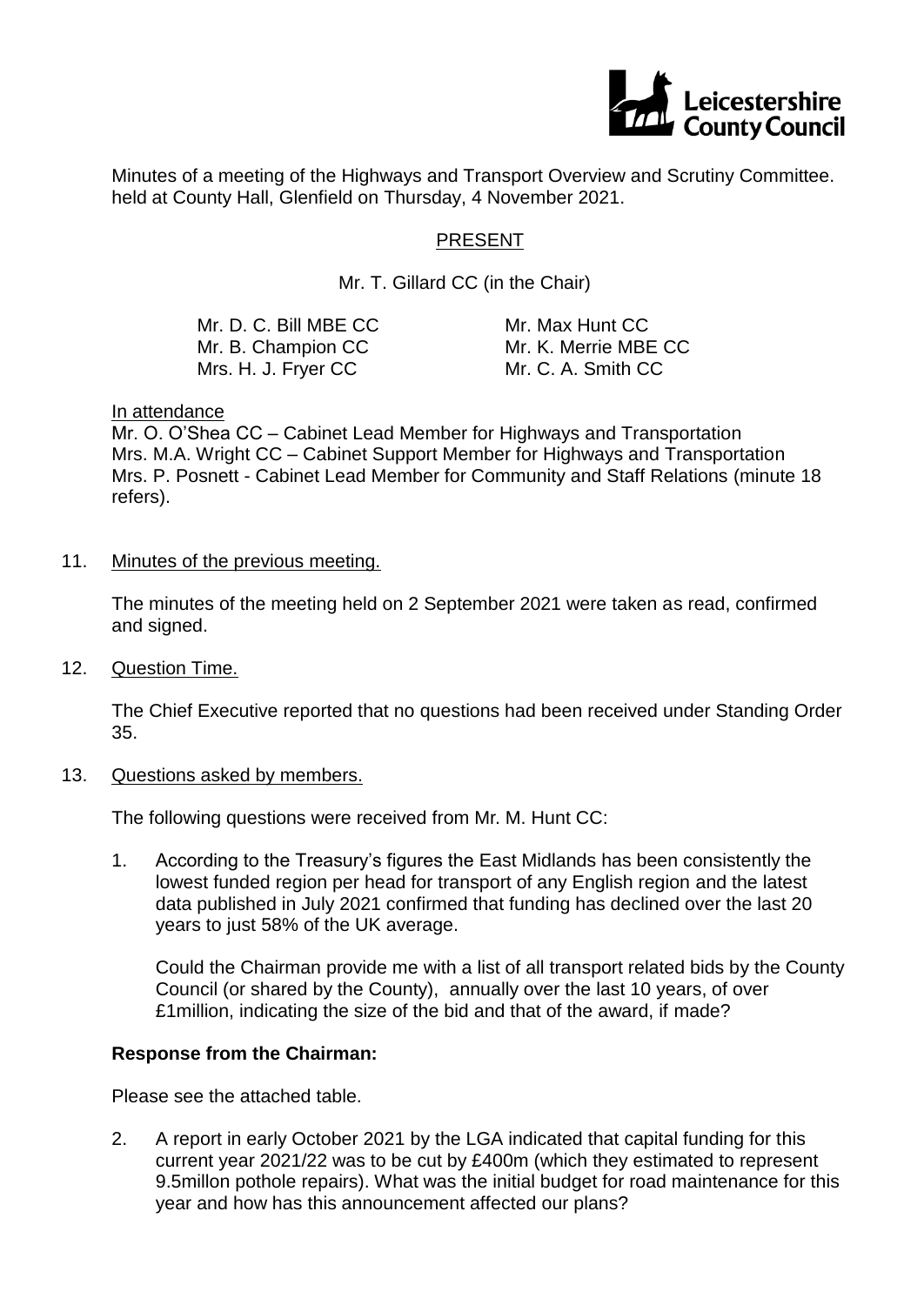# **Response from the Chairman:**

The allocated maintenance budget for 2021/22 of £22.4m has not changed and no in year funding cut has been advised by the Department for Transport.

# 14. Urgent items.

There were no urgent items for consideration.

## 15. Declarations of interest in respect of items on the agenda.

The Chairman invited members who wished to do so to declare any interest in respect of items on the agenda for the meeting.

Mr. K. Merrie CC and Mr. C. Smith CC declared personal interests in agenda item 10: A511 Growth Corridor Proposals as the proposals related to the electoral divisions they represented.

Mr. T. Gillard CC also declared a personal interest in agenda item 10 as he was the Cabinet Lead Member at North West Leicestershire District Council for Business and Regeneration.

### 16. Declarations of the Party Whip.

There were no declarations of the party whip in accordance with Overview and Scrutiny Procedure Rule 16.

## 17. Presentation of Petitions.

The Chief Executive reported that no petitions had been received under Standing Order 35.

## 18. Engagement on the Council's Strategic Plan.

The Committee considered a report of the Chief Executive, the purpose of which was to seek the Committee's views on the draft Strategic Plan (2022 – 26) as part of the 12 week public consultation period which commenced on 1 November 2021. A copy of the report marked 'Agenda Item 8', is filed with these minutes.

The Chairman welcomed Mrs. P. Posnett CC, the Cabinet Lead Member for Community and Staff Relations, to the meeting for this item.

Arising from discussions the following points were noted:

- (i) Whilst members endorsed the ambitions set out in the Strategic Plan, they raised concerns that the funding was not available to match those ambitions.
- (ii) Members were of the view that some of the aims in the Strategic Plan were in opposition to each other, for example the plan to increase cycling and walking conflicted with the major road programme which would increase traffic. In response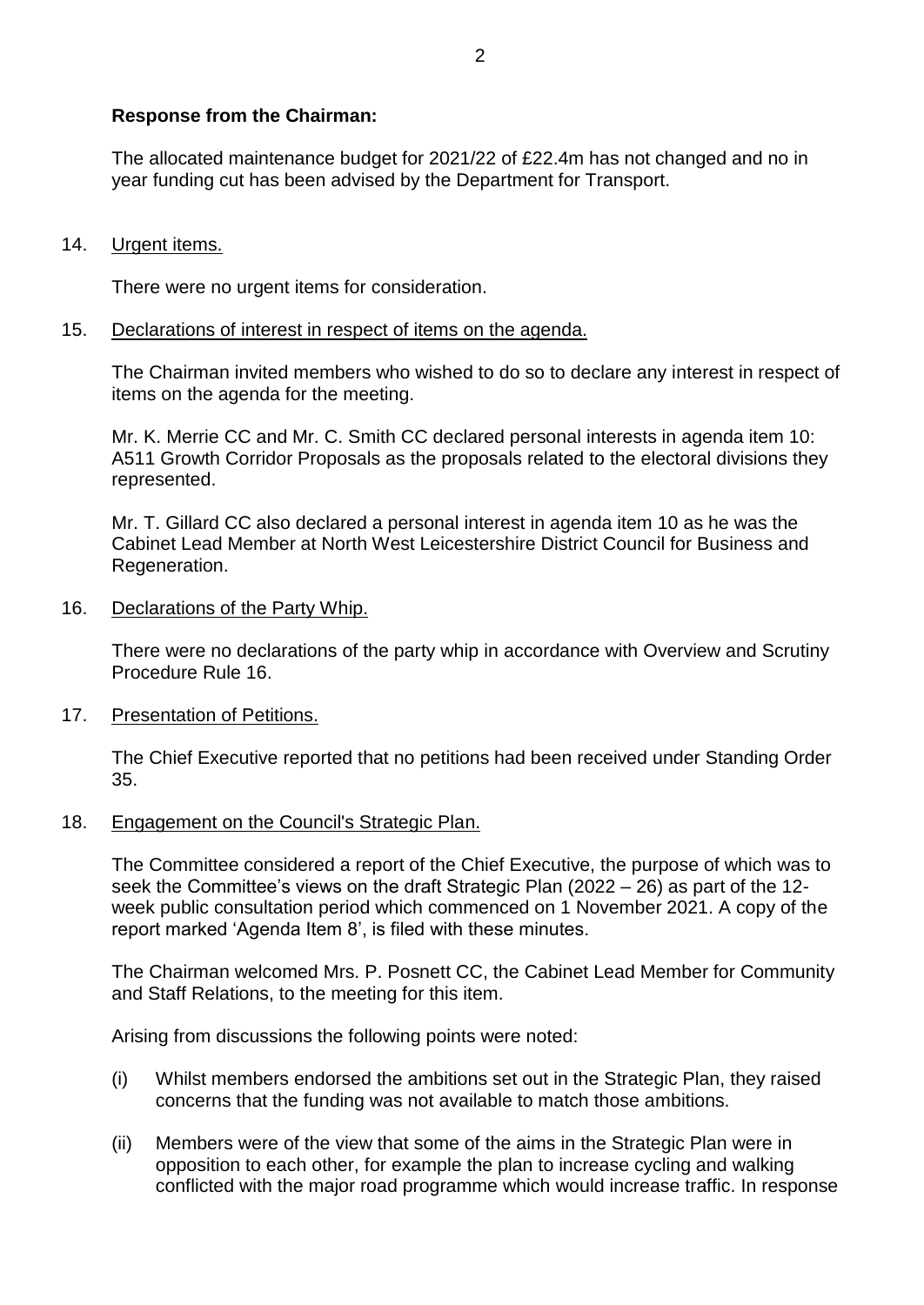members were referred to section 5.4 of the Strategic Plan which set out how the local economy would be decarbonised.

- (iii) The Strategic Plan was a living document and could be updated as time went on to reflect the difficulties bus operators were facing as a result of the Covid-19 pandemic and whether that situation improved or not.
- (iv) The Director undertook to speak to Mr D. Bill CC after the meeting regarding his concerns about the Council's response to the Hinckley and Bosworth Local Plan 2020-2039.

### RESOLVED:

- (a) That the update on the work undertaken to review and refresh the Council's Strategic Plan be noted.
- (b) That the Chief Executive be requested to give consideration to the comments now raised as part of the consultation on the Council's Draft Strategic Plan (2022 – 2026).

## 19. National Bus Strategy.

The Committee considered a report of the Director of Environment and Transport which provided an update on work associated with the implementation of 'Bus Back Better' the National Bus Strategy and set out the financial implications for the Leicestershire Bus Service Improvement Plan. A copy of the report, marked 'Agenda Item 9', is filed with these minutes.

Arising from discussions the following points were noted:

- (i) The Council's ability to deliver the Bus Service Improvement plans was dependent on the amount of funding that would be received from central government. Consideration was being given to what other funding options would be available should the Government funding not materialise, and developer contributions was one option, however decisions on alternatives could not be made until the announcement on the Government funding was made. The table in Appendix C set out which sources of funding were intended to be used for which scheme and where non-government funding was required this was marked in the table as 'Private'.
- (ii) Some of the funding from government would be used in Leicestershire to encourage behavioural changes regarding public transport. It was important to encourage young people to use public transport before they became entrenched in the habit of using private vehicles to move around. New ways to engage with and get feedback from young people regarding public transport needed to be found and digital methods and use of mobile phone technology were being considered.
- (iii) Leicestershire County Council and Leicester City Council worked closely together with regards to public transport and the Leader of the County Council had recently met with the City Mayor to discuss the National Bus Strategy and each authority's Bus Service Improvement Plan. However, the two authorities were to have separate Enhanced Partnership Schemes as the City and County had different needs and priorities with regards to public transport particularly as the population of the County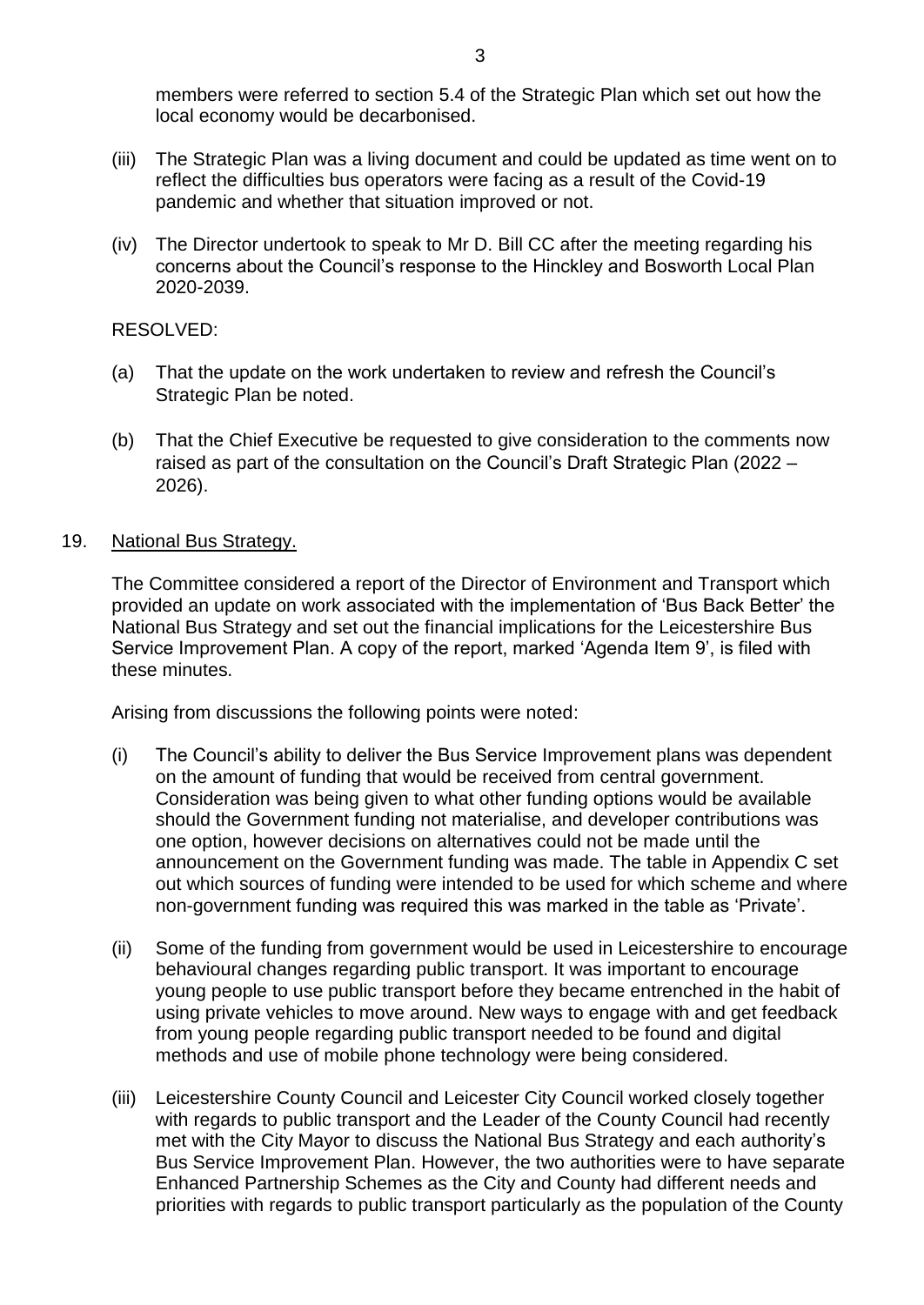was much more dispersed and therefore the public transport market faced different challenges in the County.

- (iv) A member was of the view that greater consideration needed to be given to market towns when planning bus services.
- (v) Car parking prices could be used as a lever to encourage people to use public transport. Off-street parking was the responsibility of district authorities therefore the County Council could only control the price of on-street parking if it were to choose to charge for on-street parking. A member raised concerns that using parking prices as a lever would be ineffective and have undesirable consequences.

## RESOLVED:

That the update on work associated with the implementation of 'Bus Back Better' and the financial implications for the Leicestershire Bus Service Improvement Plan be noted.

### 20. A511 Growth Corridor Proposals.

The Committee considered a report of the Director of Environment and Transport which provided an update on the progress of the A511 Growth Corridor proposals and an opportunity for comment prior to seeking Cabinet approval to submit a planning application for the extension of the Bardon Link Road. A copy of the report, marked 'Agenda Item 10', is filed with these minutes.

It was noted that a pre-submission consultation exercise had been undertaken to support the submission of a planning application in respect of the new Bardon Link Road. The feedback from the consultation was still being analysed but approximately 50% of respondents were in support of the proposals.

Members supported the proposals but raised concerns regarding the escalating costs of materials.

#### RESOLVED:

- (a) That the update on the progress of the A511 Growth Corridor proposals be noted;
- (b) That the proposal to submit a planning application for the extension of the Bardon Link Road be welcomed.

#### 21. Highways and Transport Annual Performance Update.

The Committee considered a joint report of the Chief Executive and Director of Environment and Transport which provided an annual performance update on the key performance indicators that the Council was responsible for delivering against the Council's Strategic Plan. A copy of the report, marked 'Agenda Item 11', is filed with these minutes.

The Director of Environment and Transport encouraged members to complete the National Transport Survey which was currently open.

It was noted that the County Council had secured £1.3m of the Government's Rural Mobility Fund to introduce a 3-year pilot of a modern demand responsive transport (DRT)